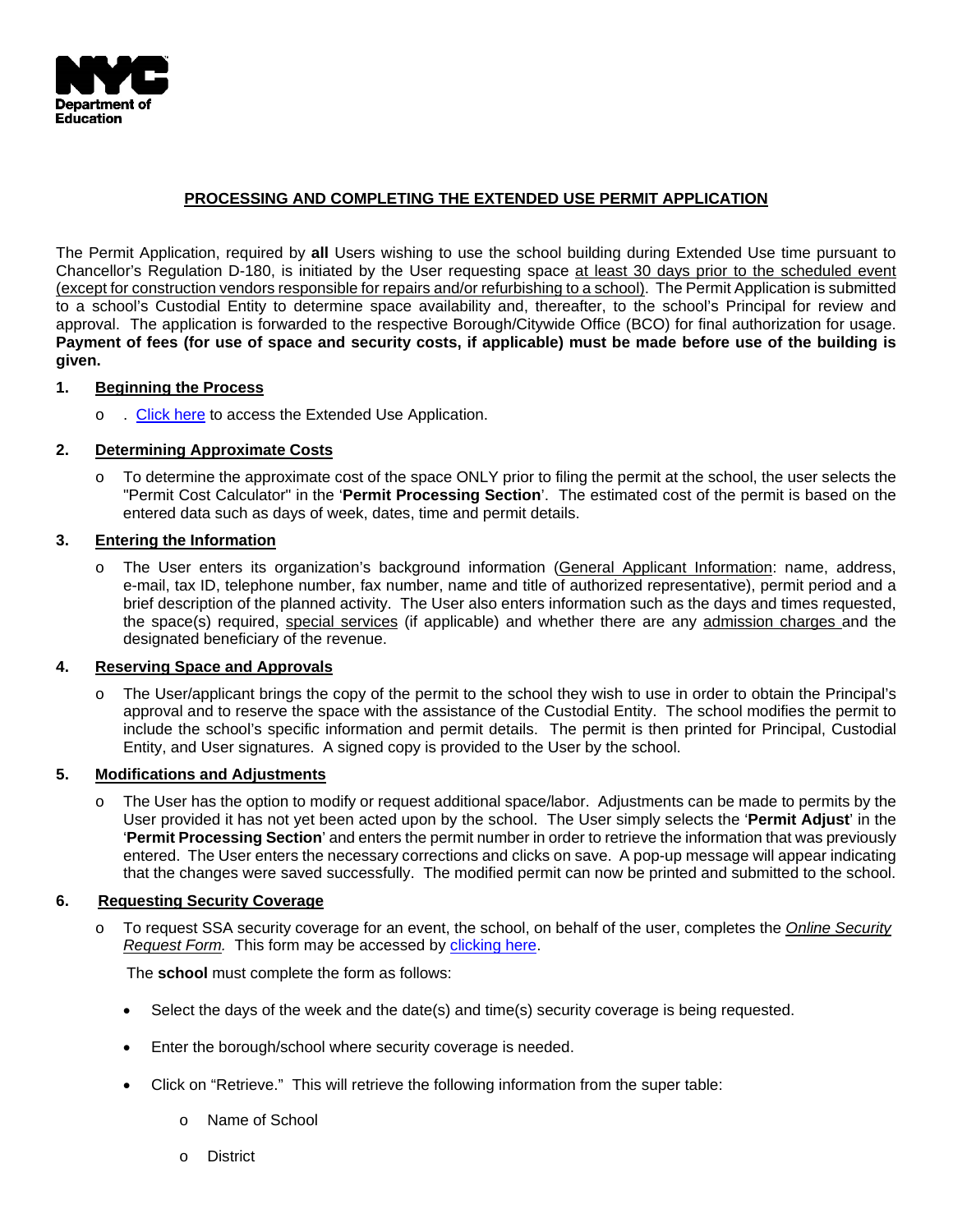

- o BCO
- o Address
- o Region
- o School's email address
- Indicate the type of academic program if applicable:
	- o Virtual Y
	- o Beacon
	- o OST
	- o Other
- Indicate if the request is for an after school academic or non-academic program.
- Enter the permit number associated with the scheduled activity.
- Indicate the following information:
	- o Name of the event
	- o Nature of the event
	- o Event sponsors
	- o Anticipated attendance
	- o Room capacity
	- o Number of SSAs requested
	- o Number of SSA supervisors requested
	- o Requestor's Name
	- o Requestor's Contact Number
- Indicate additional comments in the space provided.
- Review the information. If accurate, click on confirm to process the request.
- The request is emailed to the BCO and school.
- The BCO reviews all information and may take appropriate action, which may include amending the permit to ensure that an appropriate number of SSAs and SSA supervisors have been assigned.
- Once finalized, the BCO will calculate the required cost for security.
- If approved, the request is sent to NYPDSSD.